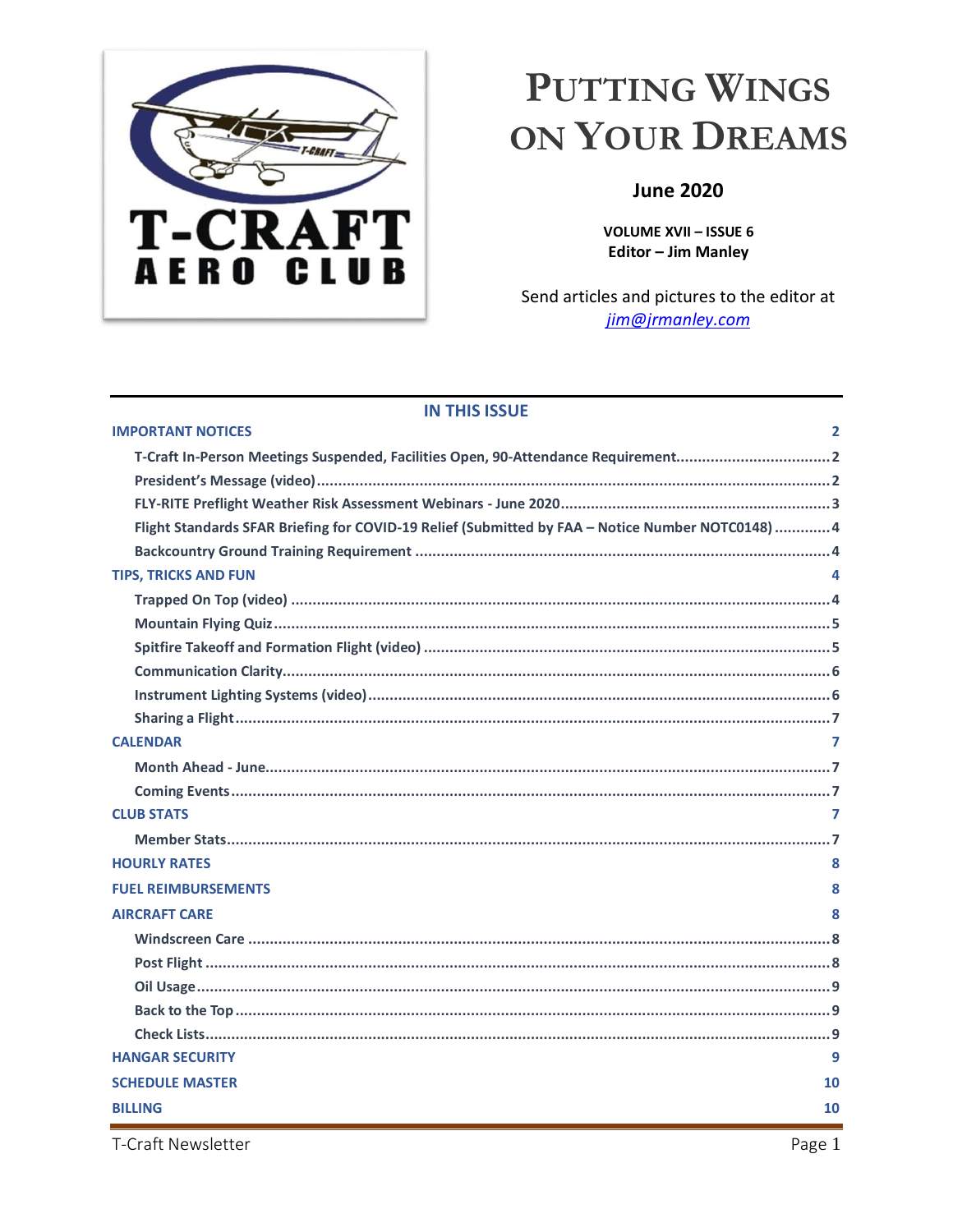## <span id="page-1-0"></span>**IMPORTANT NOTICES**

#### **T-Craft In-Person Meetings Suspended, Facilities Open, 90-Attendance Requirement** (Editor)

<span id="page-1-1"></span>Remember that all T-Craft Aero Club meetings are suspended during the COVID-19 quarantine. The board will meet via the online platform, Zoom, on scheduled dates and at additional times as needed.

During the quarantine, club members may continue to use club aircraft and facilities but do so at their own risk. No provisions exist for ensuring any facility or aircraft surface is germ or virus free. Members who elect to use club resources are advised to exercise extreme caution and take appropriate measures to guard their own health.

During the quarantine, the club 90-day attendance requirements are suspended.

## **[Back](#page-0-0) to the Top**

**President's Message (video)** (Submitted by Ivan Sudac, T-Craft President)

<span id="page-1-2"></span>Here's a short message from our president, Ivan Sudac. See the video . ...



**Ivan & Kim Sudac rough it for the weekend**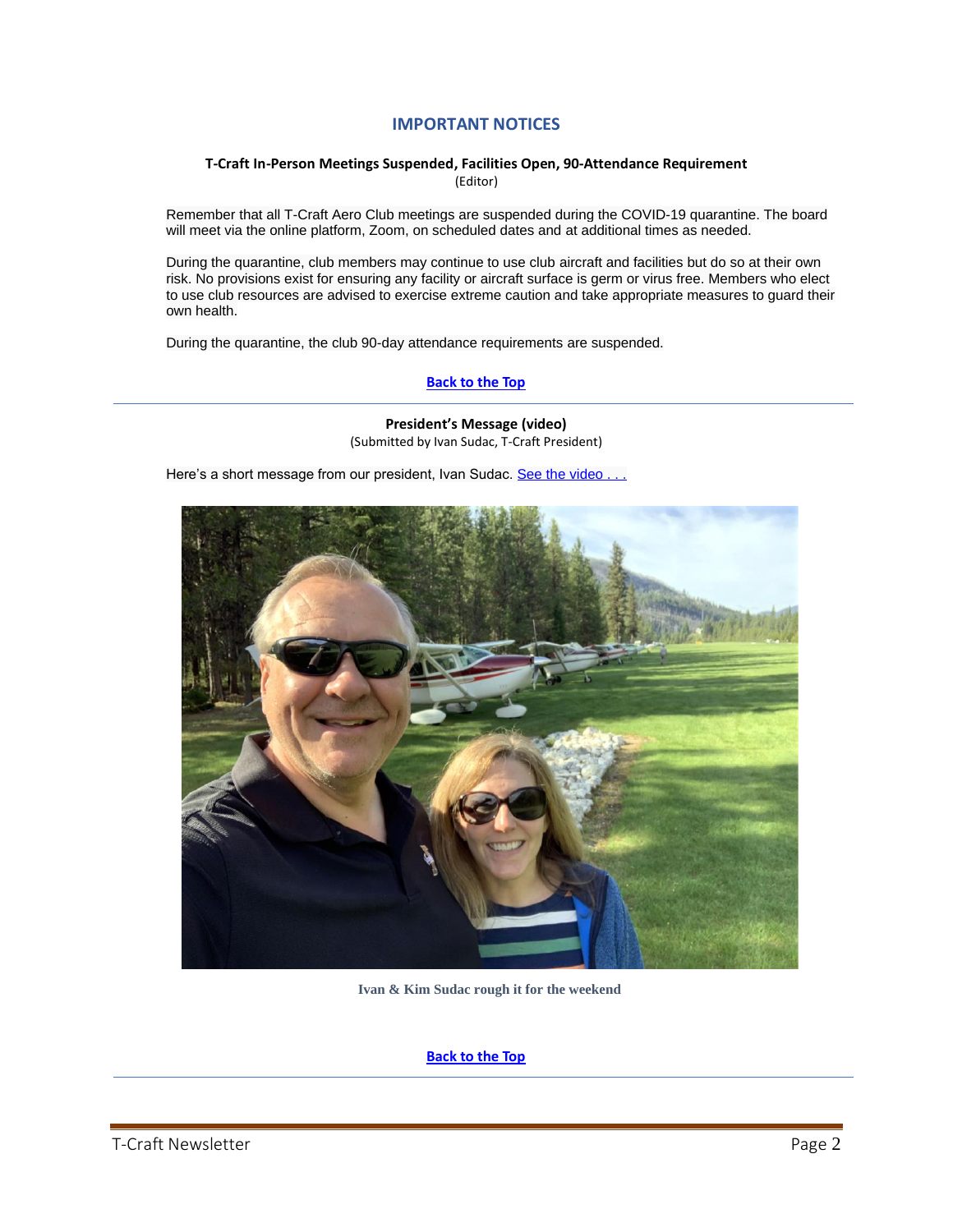#### **FLY-RITE Preflight Weather Risk Assessment Webinars - June 2020**

(Submitted by FAA – Select Number WP01100599)

<span id="page-2-0"></span>Please click on the event title below to view the details and register

#### **Intro to Weather Briefings**

In this 90 minute webinar, Delia will show you how to meet the FAA briefing requirements while ALSO developing skills that will allow you to make better decisions regarding flight.

- Learn the 6 elements you MUST CHECK in any brief
- How to significantly reduce the mountain of needless data
- How to use (and the value of) the new graphical forecast for aviation
- When severe weather doesn't qualify as an adverse condition
- Plus we'll walk through a standard weather brief, followed by Q&A

Dates offered for this month:

- Wednesday, 3 June 2020 [Intro to Weather Briefings 4:30 PM PDT/7:30 PM EDT](https://www.faasafety.gov/SPANS/event_details.aspx?eid=100573)
- Thursday, 11 June 2020 [Intro to Weather Briefings 4:30 PM PDT/7:30 PM EDT](https://www.faasafety.gov/SPANS/event_details.aspx?eid=100577)
- Monday, 15 June 2020 [Intro to Weather Briefings 4:30 PM PDT/7:30 PM EDT](https://www.faasafety.gov/SPANS/event_details.aspx?eid=100589)
- Wednesday, 17 June 2020 [Intro to Weather Briefings 3:00 PM PDT/6:00 PM EDT](https://www.faasafety.gov/SPANS/event_details.aspx?eid=100591)
- Thursday, 25 June 2020 [Intro to Weather Briefings 4:30 PM PDT/7:30 PM EDT](https://www.faasafety.gov/SPANS/event_details.aspx?eid=100595)
- Sunday, 28 June 2020 [Intro to Weather Briefings 9:00 AM PDT/12:00 PM EDT](https://www.faasafety.gov/SPANS/event_details.aspx?eid=100596)

#### **Aviation Weather Hazards: Identify and Avoid**

In this 60 minute webinar you'll learn methods to do just that. Assess the potential hazards and how to avoid them.

- The top resource for assessing potential turbulence or mountain wave.
- Tools that most pilots rely on—that are not reliable (and what to use instead)
- How to determine if thunderstorms will be a factor
- Recognizing turbulence or LLWS even when it's not forecast.
- Identifying mountain weather hazards in areas with few reporting points.

Dates offered for this month:

- Friday, 5 June 2020 [Aviation Weather Hazards: Identify and Avoid 7:00 AM PDT/10:00 AM](https://www.faasafety.gov/SPANS/event_details.aspx?eid=100574)  [EDT](https://www.faasafety.gov/SPANS/event_details.aspx?eid=100574)
- Wednesday, 10 June 2020 [Aviation Weather Hazards: Identify and Avoid 4:00 PM PDT/7:00](https://www.faasafety.gov/SPANS/event_details.aspx?eid=100576)  [PM EDT](https://www.faasafety.gov/SPANS/event_details.aspx?eid=100576)
- Friday, 12 June 2020 [Aviation Weather Hazards: Identify and Avoid 3:30 PM PDT/6:30 PM](https://www.faasafety.gov/SPANS/event_details.aspx?eid=100578)  [EDT](https://www.faasafety.gov/SPANS/event_details.aspx?eid=100578)
- Saturday, 20 June 2020 [Aviation Weather Hazards: Identify and Avoid 8:00 AM PDT/11:00 AM](https://www.faasafety.gov/SPANS/event_details.aspx?eid=100592)  [EDT](https://www.faasafety.gov/SPANS/event_details.aspx?eid=100592)
- Wednesday, 24 June 2020 [Aviation Weather Hazards: Identify and Avoid 4:00 PM PDT/7:00](https://www.faasafety.gov/SPANS/event_details.aspx?eid=100594)  [PM EDT](https://www.faasafety.gov/SPANS/event_details.aspx?eid=100594)
- Monday, 29 June 2020 [Aviation Weather Hazards: Identify and Avoid 4:00 PM PDT/7:00 PM](https://www.faasafety.gov/SPANS/event_details.aspx?eid=100597)  [EDT](https://www.faasafety.gov/SPANS/event_details.aspx?eid=100597)

#### **Weather Risk Assessment**

In this 90 minute webinar (plus Q&A) Delia will demonstrate her method to clarify and add certainty to often conflicting weather information.

Learn the top tools to identify each of the six hazards

- The tool most pilots rely on—that is actually the LEAST reliable tool (and what to use instead)
- How to identify "invisible" hazards.
- Recognizing LLWS even when it's not forecast.

This is our level 3 class for more experienced pilots, however, it can also benefit low time pilots. Dates offered for this month:

- Monday, 1 June 2020 [Weather Risk Assessment 3:30 PM PDT/6:30 PM EDT](https://www.faasafety.gov/SPANS/event_details.aspx?eid=100572)
- Monday, 8 June 2020 [Weather Risk Assessment 3:30 PM PDT/6:30 PM EDT](https://www.faasafety.gov/SPANS/event_details.aspx?eid=100575)
- Tuesday, 16 June 2020 [Weather Risk Assessment 4:00 PM PDT/7:00 PM EDT](https://www.faasafety.gov/SPANS/event_details.aspx?eid=100590)
- Monday, 22 June 2020 [Weather Risk Assessment 3:30 PM PDT/6:30 PM EDT](https://www.faasafety.gov/SPANS/event_details.aspx?eid=100593)
- Tuesday, 30 June 2020 [Weather Risk Assessment 3:00 PM PDT/6:00 PM EDT](https://www.faasafety.gov/SPANS/event_details.aspx?eid=100598)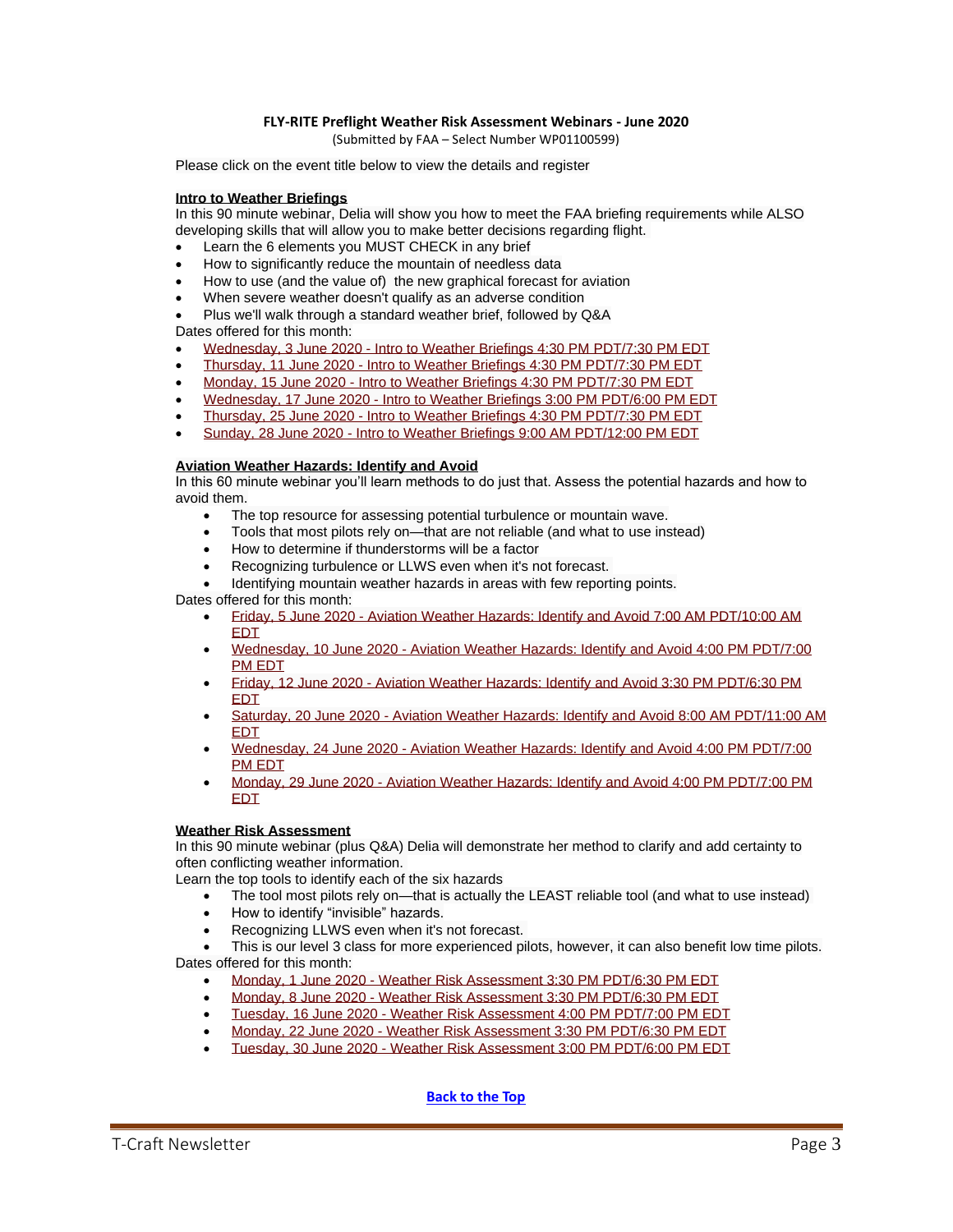#### **Flight Standards SFAR Briefing for COVID-19 Relief**

(Submitted by FAA – Notice Number NOTC0148)

<span id="page-3-0"></span>Below is a link to a briefing by the FAA's Flight Standards Service explaining the Special Federal Aviation Regulation (SFAR) that provides relief for certain persons and operations during the public health emergency concerning COVID-19. The presentation is approximately 45 minutes long.

#### <https://youtu.be/u7oMJA0agBI>

You can find a frequently asked questions & answers page on the SFAR here: [https://www.faa.gov/coronavirus/regulatory\\_updates/media/SFAR-COVID-FAQs.pdf](https://www.faa.gov/coronavirus/regulatory_updates/media/SFAR-COVID-FAQs.pdf)

Additional COVID-19 information is posted here: [https://www.faa.gov/coronavirus/regulatory\\_updates/#rcpo](https://www.faa.gov/coronavirus/regulatory_updates/#rcpo)

## **[Back](#page-0-0) to the Top**

#### **Backcountry Ground Training Requirement**

(Submitted by Jim Hudson, T-Craft Membership Director)

<span id="page-3-1"></span>As per our backcountry policy, annual backcountry ground training is required. For most members, this requirement is met at the annual backcountry training seminar. But this year, due to the Covid-19 restrictions this will not happen in April.

An alternative is to take the [AOPA Mountain Flying Course](https://www.aopa.org/training-and-safety/online-learning/online-courses/mountain-flying) or get some individual instruction from a Backcountry instructor. Another good refresher is an oldie but goodie, Backcountry Flying Video by Dick Williams. You can down load it from the [Site Index page](http://www.t-craft.org/siteindex.htm) on the T-Craft webpage.

## **[Back](#page-0-0) to the Top**

## **TIPS, TRICKS AND FUN**

**Trapped On Top (video)** (Reprinted from AOPA ePilot)

<span id="page-3-3"></span><span id="page-3-2"></span>We tend to think of emergencies as one-at-a-time events, but as pilot Ken Lawson discovered, bad things sometimes come in pairs. Imagine yourself as a noncurrent instrument pilot dealing with an unexpected IFR descent—then add a failed engine to the mix. How would you cope? Listen as ATC mounts a heroic effort to get the pilot down safely. See the video ...

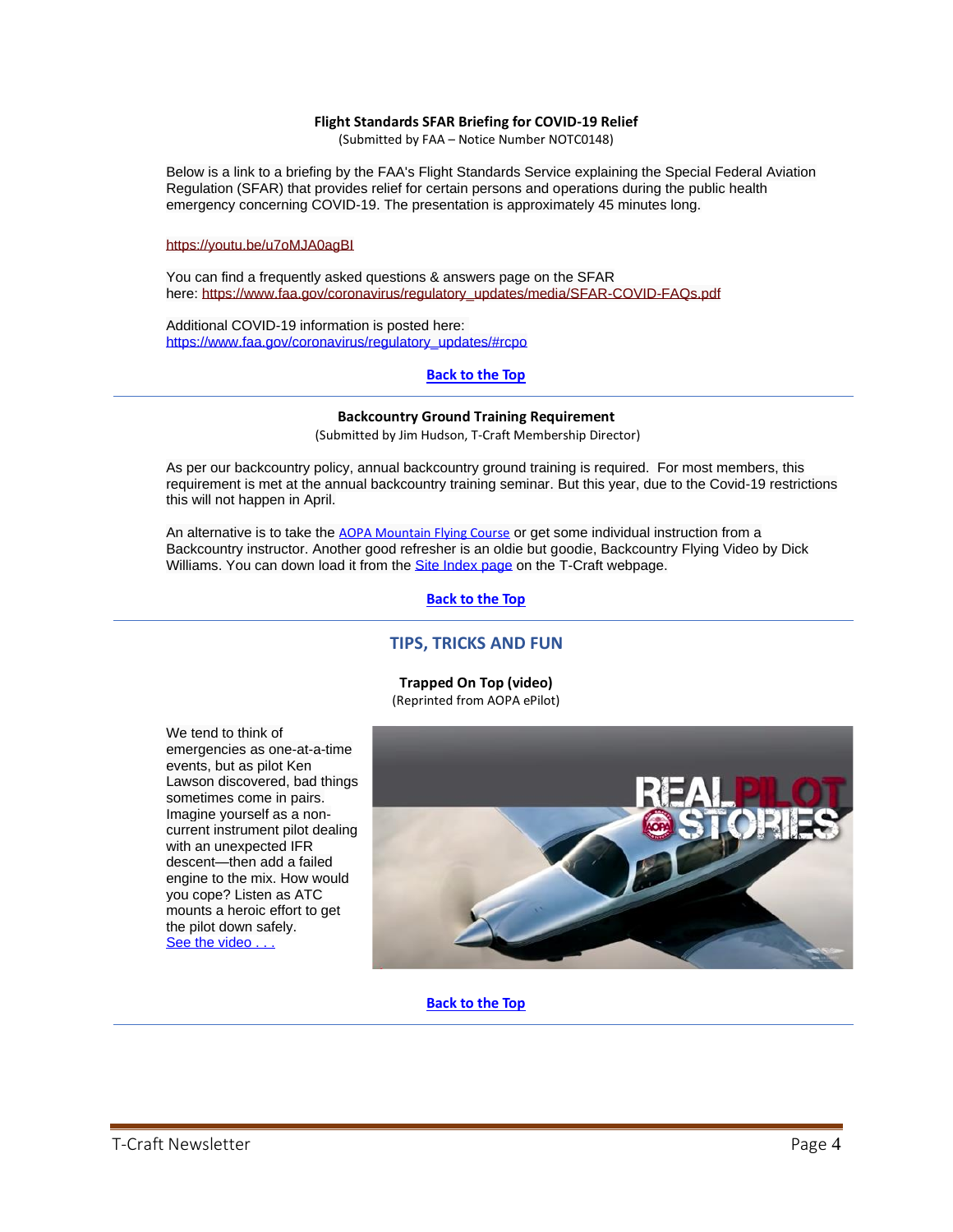#### **Mountain Flying Quiz**

(Reprinted from AOPA ePilot)

# **Mountain Flying**

Ever get the feeling you're not in Kansas anymore? Test your mountain flying knowledge with this ASI Safety Quiz.

<span id="page-4-0"></span>

## **[Back](#page-0-0) to the Top**

**Spitfire Takeoff and Formation Flight (video)** (Reprinted from AVweb)

<span id="page-4-1"></span>If the Supermarine Spitfire isn't the iconic fighter of World War II, it's in the top three. There are just a handful flying and in this video, Dave Hadfield, of Vintage Wings of Canada, shows us how to start the Merlin and then takes the airplane out for a formation photo shoot. See the video.

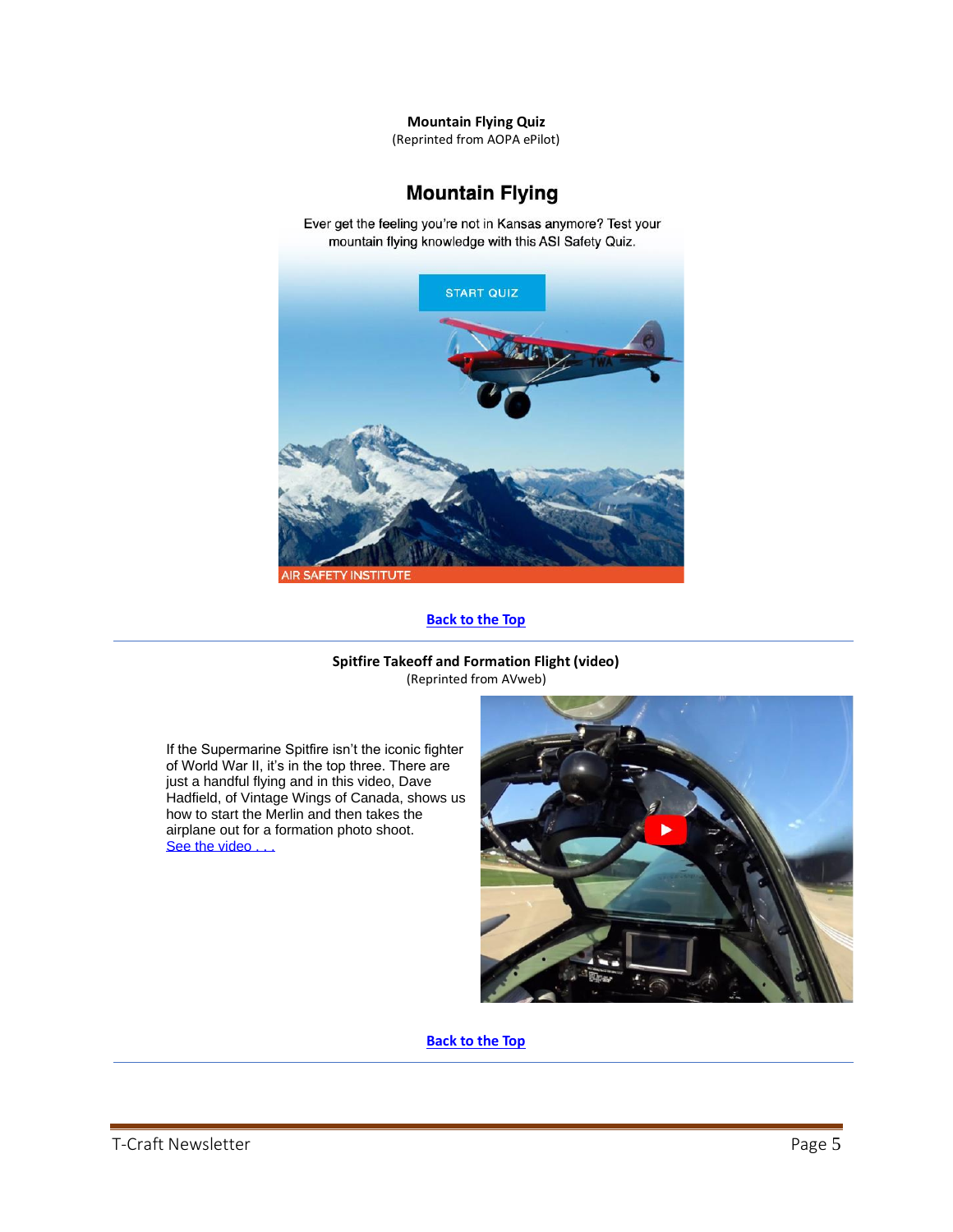## **Communication Clarity**

(Reprinted from IFR Magazine)

<span id="page-5-0"></span>

Navigating an unpredictable sky requires ATC and pilots to effectively get each others messages acrosseven if it sometimes means stating the obvious. Read more ...

## **[Back](#page-0-0) to the Top**

#### **Instrument Lighting Systems (video)** (Reprinted from Air Facts Journal)

<span id="page-5-1"></span>Instrument pilots spend a lot of time thinking about approaches, but that usually means glideslopes and GPS procedures. Often overlooked in such discussions is the lighting system you hope to find at the end of the approach. This video tip, from *[Sporty's](https://www.sportys.com/pilotshop/sporty-s-instrument-rating-course-ipad-iphone-app.html?utm_source=airfacts&utm_medium=referral)  [Instrument Rating Course](https://www.sportys.com/pilotshop/sporty-s-instrument-rating-course-ipad-iphone-app.html?utm_source=airfacts&utm_medium=referral)*, explains what all those lights mean and how pilots can use them to transition from instrument flight to visual flights. See the video.

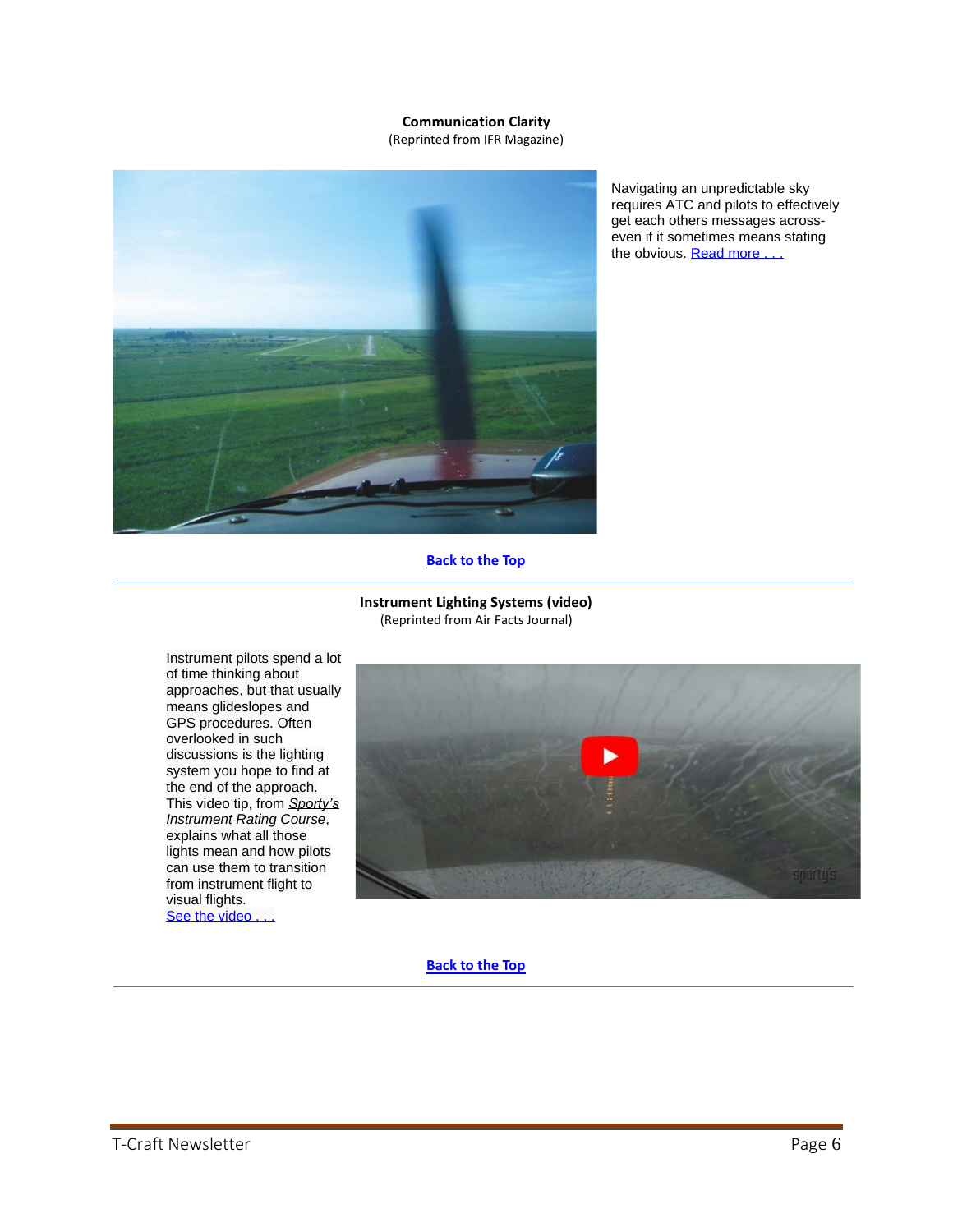#### **Sharing a Flight**

(Reprinted from Air Facts Journal)

<span id="page-6-0"></span>I have given a lot of people rides in both my RV-6 and now in my RV-12, and I always enjoy it as least as much as they do. What I have failed to realize, though, is that what I consider to be nothing more than a small favor may very well be measured at a far higher worth to the recipient. Phil was one of those passengers. [Read more .](https://airfactsjournal.com/2016/02/unforgettable-pasenger-power-sharing-flight/?trk_msg=JQGESIP0JP3K9C23QL6MHM7UBK&trk_contact=MKV6USO5FB6J2JQLHFE00O3F1O&trk_sid=F3FCNDEF8PBD4HN9T6SKSEJM3C&utm_source=Listrak&utm_medium=Email&utm_term=READ+MORE&utm_campaign=F20054A&utm_content=If+Only...+The+Friends+I%27ve+Lost+In+Airplane+Accidents)  [. .](https://airfactsjournal.com/2016/02/unforgettable-pasenger-power-sharing-flight/?trk_msg=JQGESIP0JP3K9C23QL6MHM7UBK&trk_contact=MKV6USO5FB6J2JQLHFE00O3F1O&trk_sid=F3FCNDEF8PBD4HN9T6SKSEJM3C&utm_source=Listrak&utm_medium=Email&utm_term=READ+MORE&utm_campaign=F20054A&utm_content=If+Only...+The+Friends+I%27ve+Lost+In+Airplane+Accidents)



## **[Back](#page-0-0) to the Top**

## **CALENDAR**

<span id="page-6-2"></span><span id="page-6-1"></span>

| <b>Month Ahead - June</b> |                    |                                                  |  |  |                          |          |  |
|---------------------------|--------------------|--------------------------------------------------|--|--|--------------------------|----------|--|
| S                         |                    | M T W T F                                        |  |  |                          | <b>S</b> |  |
|                           |                    | $1$ 2 3 4 5                                      |  |  |                          | 6        |  |
|                           | 7 8 <mark>9</mark> |                                                  |  |  | <mark>10</mark> 11 12 13 |          |  |
|                           |                    | 14    15    16    17    18    19 <mark>20</mark> |  |  |                          |          |  |
|                           |                    | 21 22 23 24 25 26 27                             |  |  |                          |          |  |
| 28 29                     |                    | 30                                               |  |  |                          |          |  |

## **Coming Events**

<span id="page-6-3"></span>**6/9/2020**: Board Meeting 7pm, online **6/10/2020**: Accounts due **6/20/2020**: Accounts past due **6/23/2020**: Plane Wash **6/26-27/2020**: Garden Valley Fly-In

**Membership meetings temporarily suspended during virus lock-down**

#### **[Back](#page-0-0) to the Top**

## **CLUB STATS**

#### **Member Stats**

<span id="page-6-5"></span><span id="page-6-4"></span>102 Members on wait list. Class I Members (34%) Class II Members (66%) Inactive (voluntary suspension; 5 student pilots) Suspended (BFR/Med/attend/bill/ inc 25 inactive)

#### **Member Ratings**

 Student Pilots (6 suspended or inactive) Private Pilots Commercial Pilots Air Transport Pilots Instrument Rated Pilots (not all are current)

#### **BFRs**

Cale Dobson Ken Kaae

#### **Accomplishments**

Slay Windham – Commercial Pilot Multi Engine Land Jeff Norris – High Performance Endorsement

**New Members** Jim Halcomb – Class II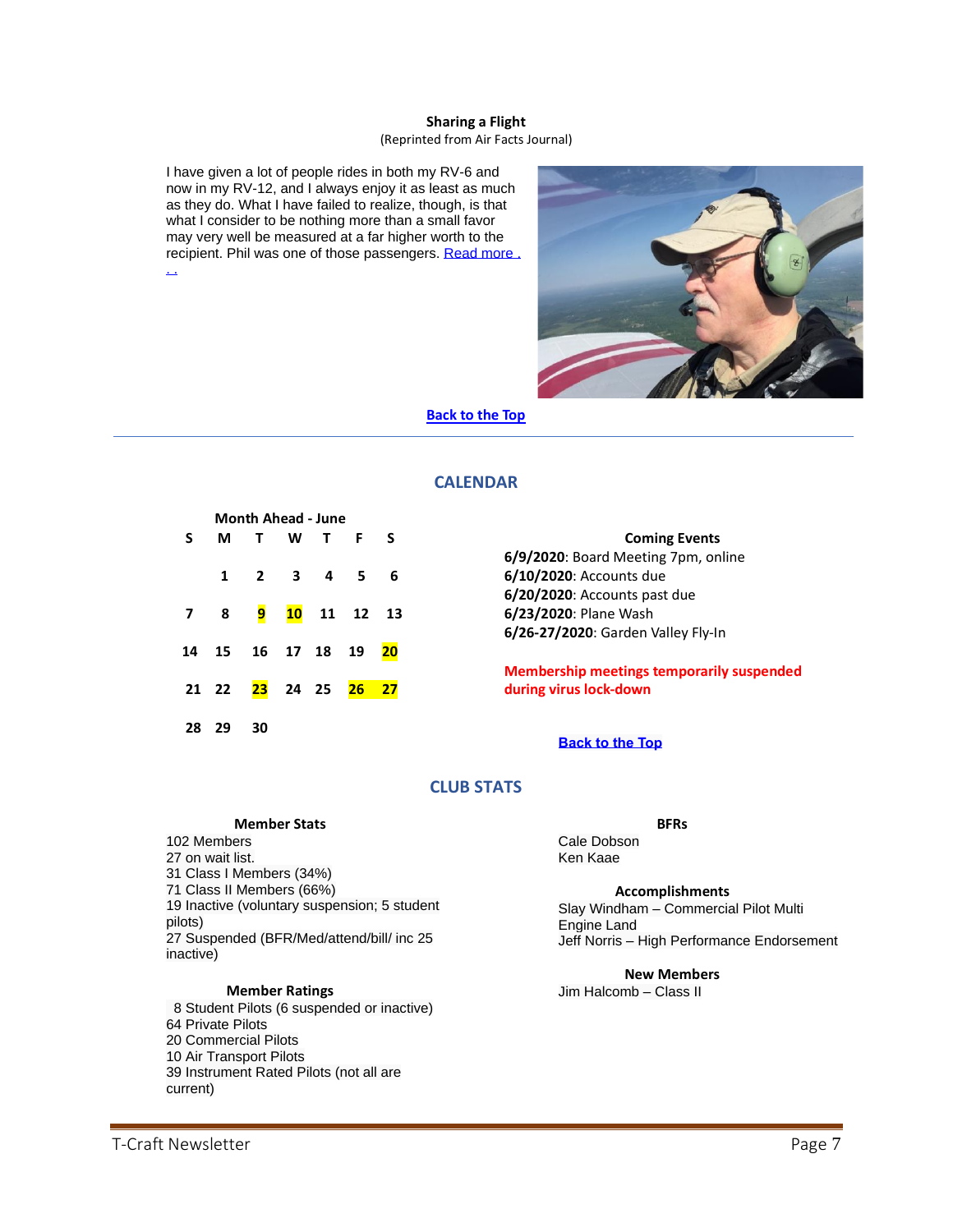### **HOURLY RATES**

## **(New Rates Effective 2/26/2020)**

<span id="page-7-0"></span>



 N64375 N4464R N13686  $$68.00$  \$76.00 \$76.00







N1293F N9989E N7593S



 $$95.00$   $$128.00$   $$128.00$ 

NOTE:

Monthly Dues increase to \$70/month starting with May billing (see President's State of the Club message on page 2). The minimum monthly "Use it or Lose it" flight charge remains as the equivalent of 1 hour in the C-152 which is currently \$68 per hour.

## **[Back](#page-0-0) to the Top**

## **FUEL REIMBURSEMENTS**

**\$4.25 per gallon**

<span id="page-7-1"></span>We receive a significant discount from the AV Center published prices. **PLEASE REMEMBER TO REMOVE YOUR FUEL RECEIPT** from the fuel pumps so others will not see our fuel price. Also, please do not broadcast our price to non-members.

#### **[Back](#page-0-0) to the Top**

## **AIRCRAFT CARE**

#### **Windscreen Care**

<span id="page-7-3"></span><span id="page-7-2"></span>When cleaning the windscreen, use only vertical strokes. Do not use circular strokes. Over time, circular movement of the cleaning towel will leave a corresponding mark in the screen that will require replacement.

#### **Post Flight**

<span id="page-7-4"></span>We are continuing to see many instances of lack of care and taking the time to make sure that you're (and our) planes and hanger are put away properly. Gust locks, pitot tube covers not installed, flaps left down,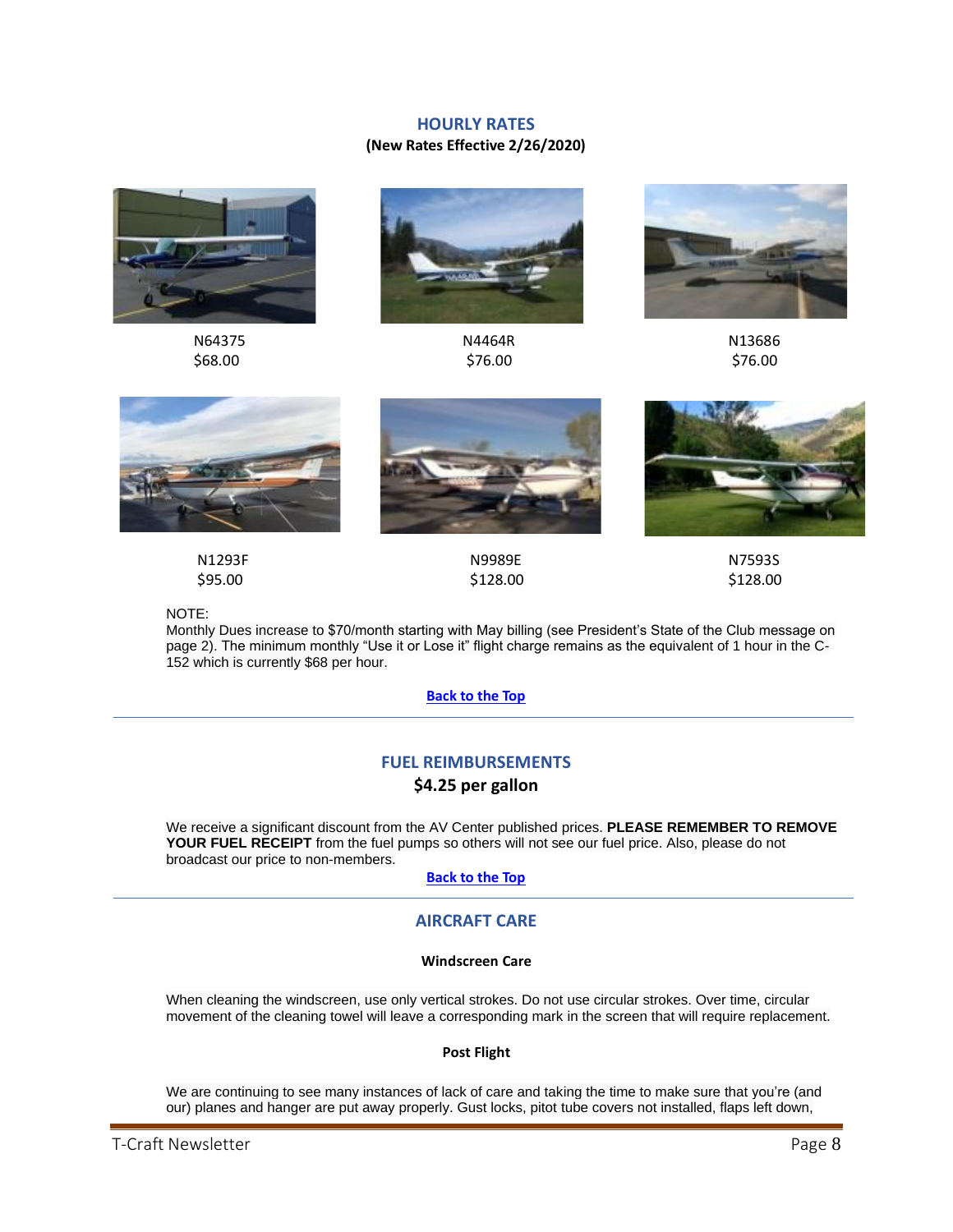doors not locked, seat belts not put away, master left on = dead battery, avionics master not turned off, lights not turned off (except its advisable to leave the beacon light on as a warning the master was left on), bugs not cleaned thoroughly from all leading edges, windows streaked, dirt and trash not cleaned out (plane and hanger), fuel card or keys missing from the key bag, key bag not zipped or put away, hanger door pins not fully secured, hanger doors left open, hanger lights left on, the hanger itself not locked. There should be no need for any such reminders, as a matter of common courtesy we should leave an aircraft in a clean condition after we have flown it. We learned as early as first grade, if we create a mess, we clean it up. That's the grown-up thing to do. PLEASE take you time when ending your flight and be vigilant on taking care of these items.

#### **Oil Usage**

<span id="page-8-0"></span>Fellow members/owners - in the big scheme of things OIL is relatively inexpensive. However, over time we have established a norm for each aircraft on how much oil a particular engine is comfortable with. Jim Hudson has taken his time to produce a comprehensive check list for each aircraft. Included in the pre-flight section it states minimum/maximum oil to check for. Do not go by what the POH says, i.e. engine has a 12 gt capacity. 93S for example would blow oil out breather tube along belly of aircraft until dip stick reads 8. Please use checklist for amount of oil necessary for all T-Craft aircraft. As I have repletely said, if you are determined to dump more oil into sump than necessary please present yourself at plane wash to clean the bellies. I keep putting 6-7 Qts oil on back shelf and it disappears quickly. Remember to note oil used on log program. Also putting unnecessary amounts of oil into an engine really screws up any attempt to determine what actual oil usage is. An engine has to work harder if sump is over-filled with oil. Read Aircraft Oil Usage on our web site under Site Index. James Eyre

#### <span id="page-8-1"></span>**[Back](#page-0-0) to the Top**

#### **Check Lists**

<span id="page-8-2"></span>The club has developed check list for each bird which contain key information on the plane from the POH and some club specific items; oil levels, tire pressures, reminders to log in-out, and clean up items. It's not mandatory that you use a club check list, in fact many members develop their own, which is a good way to get intimate with the details. We've had laminated version in each aircraft, but over time, they grow legs and walk off. Members are encouraged to print out a copy of the club check list for yourself or download the pdf version and have it on your iPad/phone/tablet or build one for yourself. There's a word file as well as pdf version of the club website under the Fleet page. I'm in the process of updating the check-list to include some of the newer avionics, and other items that crop up. If you happen to find any discrepancies or have comments, let me know – Jim Hudson

## **[Back](#page-0-0) to the Top**

## **HANGAR SECURITY**

- <span id="page-8-3"></span>• Please check to make sure you don't have the airplane keys or fuel card in your pocket.
- Make sure the plane and hanger are locked and secure; hanger door pins in, doors locked, hanger locked.
- <span id="page-8-4"></span>• Gust Lock installed, pitot tube cover installed. It gets windy at times in the hanger when the doors are open.